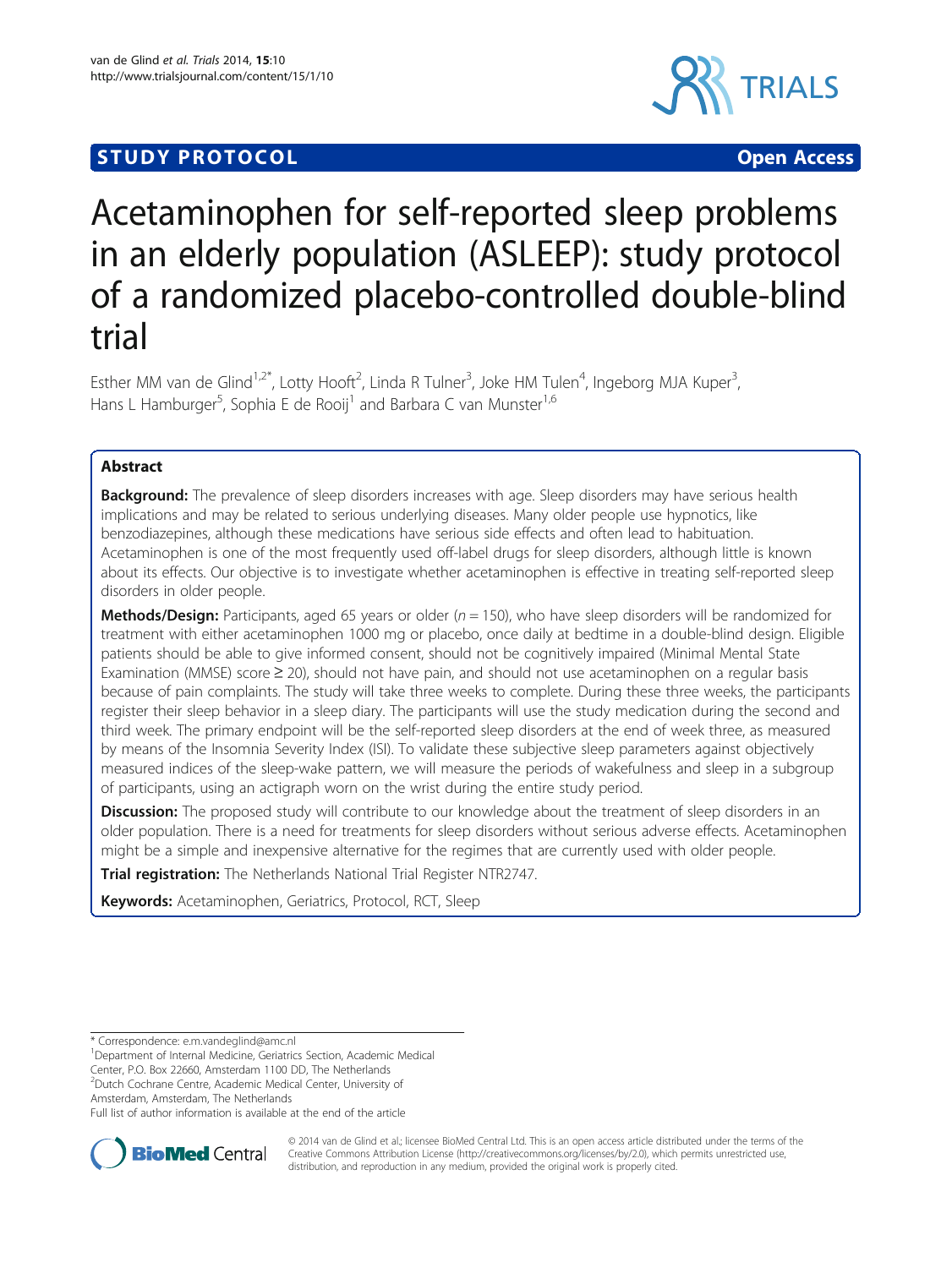#### Background

The prevalence of sleep disorders is high in older subjects. In the Established Populations for Epidemiologic Studies of the Elderly (EPESE) study, involving 9,282 community-dwelling persons aged 65 and older, 50% reported sleep complaints, of which 25% had insomnia [\[1](#page-3-0)]. In a study of older patients in 11 primary care practices  $(n = 1503)$ , the most commonly reported sleep-related complaints were difficulty sleeping (45%), snoring (33.3%), and excessive daytime sleepiness (27.1%) [[2](#page-3-0)]. Subjects with insomnia report a negative impact on quality of life [[3](#page-3-0)].

There are various hypotheses as to why older persons suffer from sleep disorders. Single or multiple medical problems, such as depression, cardiovascular diseases, and pulmonary problems can interfere with a good night's rest. In addition, older people often use medication that causes insomnia, for example beta blockers and psychopharmacological drugs. Only a minority of older people suffer from primary insomnia [[4\]](#page-3-0).

The best treatment for sleep disorders remains a topic of discussion. There is evidence for a positive effect of cognitive behavioral interventions for sleep disorders in older people [\[5,6](#page-3-0)], but these are time-consuming and dependent on patient motivation. Some authors state that bright light therapy might help, especially in the case of a dysregulation of the circadian rhythm, but as yet there have been no randomized trials [[7\]](#page-3-0). There is a lack of evidence from well-designed trials of the effectiveness of physical exercise for the treatment of sleep problems in healthy older people [\[8](#page-3-0)]. The most common way of treating sleep disorders is the pharmacological approach [[9\]](#page-3-0). Many older people use a sedative benzodiazepine as a hypnotic, although they are at risk of harmful side effects because of age-related pharmacodynamic and pharmacokinetic changes [\[10](#page-4-0)]. Adverse events, such as falling [[11,12\]](#page-4-0), cognitive impairment [[13\]](#page-4-0), and drug dependence [\[14](#page-4-0)], and even an increased risk of death [[15\]](#page-4-0) are reported. Considering the health impact, the complexity and the high prevalence, sleep disorders are an important area of investigation and simple treatments with fewer side effects are urgently needed.

In geriatric clinical practice, we have noticed that older patients use acetaminophen for sleep problems without having underlying pain complaints. In a survey of 176 older people, 48% stated that they used nonprescription products for sleeping problems. Of the individuals who had used a nonprescription product, 19% used acetaminophen [\[16](#page-4-0)]. Although we did not find any trials or observational studies in the literature that report the effect of acetaminophen on sleep disorders, there are some ideas as to why this medication might have a positive effect. People who sleep better on acetaminophen may have unrecognized pain complaints. Another possible hypothesis is that acetaminophen, after metabolization in the brain, reinforces the activity of

the cannabinoid receptors, which in turn reinforce the activity of the serotonergic system [\[17](#page-4-0),[18](#page-4-0)]. Also, there may be a relationship with body temperature [[19](#page-4-0)], or its purported effect could be mainly placebo.

This paper describes the design of the study named ASLEEP (Acetaminophen for SLEep Problems in Elderly Patients), a trial currently in progress. The aim of this trial is to investigate whether acetaminophen has an effect on self-reported sleep disorders in older people, as measured by a score on a validated sleep questionnaire, the Insomnia Severity Index (ISI) [[20](#page-4-0)]. Also, to validate the subjective sleep parameters against objectively measured indices of the sleep-wake pattern, we aim to study the effects of acetaminophen on periods of wakefulness and sleep, as measured by actigraphy in a subgroup of our participants [[21\]](#page-4-0).

#### Methods/Design

This study is a randomized, placebo-controlled, doubleblind, national, multicenter study with a duration of three weeks. This study will be carried out in three teaching hospitals in the Netherlands: the Academic Medical Center, the Gelre Hospitals, and the Slotervaart Hospital. The study population will consist of people aged 65 years and older suffering from sleep disorders, defined as one or more of the following symptoms: difficulty falling asleep, difficulty maintaining sleep or early awakenings without being able to fall asleep again, with a frequency of at least three nights a week, during at least three consecutive weeks [\[22](#page-4-0)]. Participants may be patients that visit one of the participating hospitals' outpatient clinics, or they may be subjects who are recruited after advertising in local newspapers. The visitors of the outpatient clinic will be enrolled during their visit; the people who respond to the advertisements will be invited to come to one of the participating hospitals for enrollment.

Eligible patients should have a score of five points or more on the Pittsburgh Sleep Quality Index (PSQI) [\[23](#page-4-0)]. This is a validated instrument that assesses sleep quality and disturbances over a 1-month time interval. A global PSQI score greater than 5 yielded a diagnostic sensitivity of 89.6% and specificity of 86.5% in distinguishing good and poor sleepers [\[23](#page-4-0)]. Further inclusion criteria are: a score of 20 points or more on the Minimal Mental State Examination (MMSE) [\[24](#page-4-0)] and participants must be willing and medically able to receive therapy according to the protocol for the duration of the study. In addition, participants must be able to give informed consent themselves.

Exclusion criteria are the inability to speak, understand or write Dutch; the inability to follow the study procedures, as assessed by the researcher; alcohol intake of more than four units daily; the concomitant use of acetaminophen (>1000 mg daily); pain complaints resulting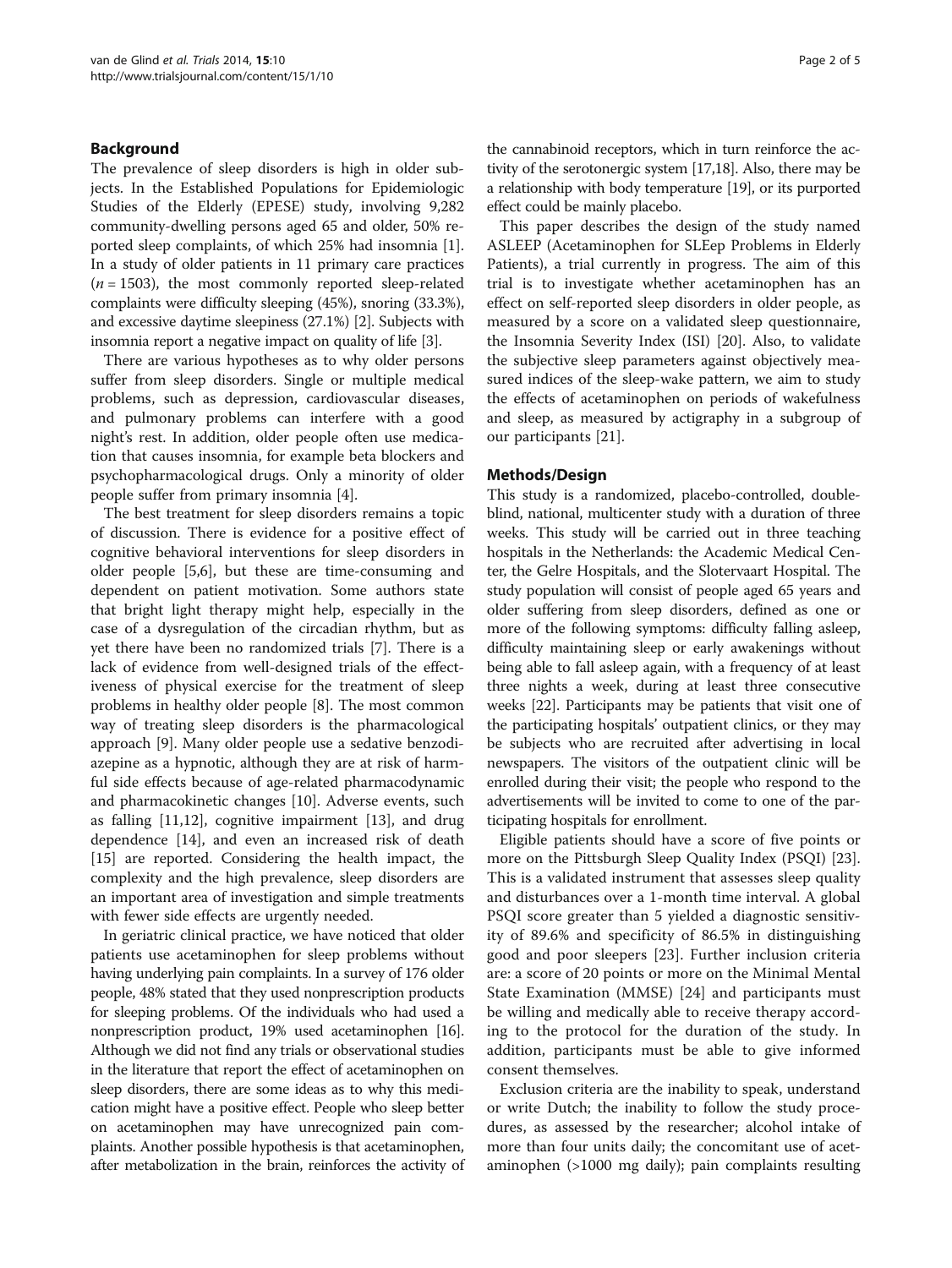in a pain score of 6 or higher on a visual analog scale; impaired liver function; suicidal tendencies; and participation in other sleep trials. In addition, patients with a life expectancy of less than three months, according to the attending physician, or with a sleep problem due to a medical or somatic reason (a suspicion of obstructive sleep apnea syndrome, restless legs, delirium, or a depression necessitating antidepressants) are excluded.

Demographic data, medical history, and medication use are recorded at baseline. The cognitive status is assessed with the MMSE [\[24\]](#page-4-0) and functional status is assessed with the Katz-15 Activities of Daily Living index [[25\]](#page-4-0). The severity and number of comorbidities is scored with the Charlson comorbidity index [[26\]](#page-4-0). Possible confounding factors, like the use of comedication, other sleeping pills, and the use of alcohol and coffee are registered for all patients.

During the first week, participants only register their sleep patterns. In the second and third weeks, they also take either 1000 mg acetaminophen in two tablets of 500 mg each, or two tablets of an exact matching placebo, once per day at bedtime. Study medication is packaged in small bottles labeled according to Good Manufacturing Procedure guidelines. The medication is provided in sequentially numbered containers according to the randomization list. In the sleep diary, patients register if they had taken the study medication the night before.

Participants are allowed to continue their own prescriptions, including their sleeping pills. They are asked not to use newly prescribed sleeping pills. However, sometimes it may happen that participants feel they cannot sleep without using a sleeping pill in addition to the study medication. If this happens, they are asked to register this in the sleep dairy. Should it happen that patients unexpectedly start a sleeping pill, they will no longer receive the study medication, but data collection will be continued.

Participants who need acetaminophen as a painkiller during the study period will be prescribed this as usual and will no longer receive the study medication. However, use of acetaminophen and not being able to stop this medication during the study period is a reason for exclusion. Also, patients who use acetaminophen as a sleeping pill are asked to stop the medication for the 3-week study period, that is, both for the baseline data collection and for the period that they use the study medication. In the case of an unexpected need for acetaminophen, despite the precautions taken in the enrollment procedure, participants should stop using the study medication, because of a risk of overdose. However, the data collection will be continued in these cases and we will perform both an intention-to-treat and a per-protocol analysis.

The primary outcome measure will be the difference in score on the ISI [[6](#page-3-0),[27](#page-4-0)], as completed at the end of the first and third weeks. Secondary outcomes will be the use of extra sleeping pills and objective sleep parameters, registered by means of an Actiwatch [\[21,28](#page-4-0)]. The Actiwatch is a wristwatch-like device, worn on the nondominant hand, which records the motion for each epoch (typically 30 to 60 seconds) for several weeks. A subgroup of 25 patients enrolled in the Slotervaart Hospital will wear the Actiwatch for 24 hours a day during the threeweek study period. In our trial, the Actiwatch Spectrum device (Philips Respironics) will be used. Movements are recorded in 1-minute epochs. The raw activity scores will be translated to sleep-wake scores for each epoch, based on standard algorithms, which are part of the proprietary software that will be used to analyze the data. In addition to this, all participants will record in a sleep diary the time they get into and out of bed, the estimated time they fall asleep and wake up in the morning and the number of awakenings during the night. Furthermore, patients will register a daily pain score by means of a 10 cm visual analog scale. In addition, they will rate their sleep quality with a score of 0 to 10. The combination of the actigraphy data and the sleep diary will be used to estimate the following sleeping and waking endpoints: total sleep time (minutes sleep between bedtime and waking time), sleep efficiency (percentage of time asleep while in bed), sleep onset latency (minutes between bedtime and the first block of consistent sleep scored epochs after bedtime), time awake after sleep onset (minutes awake between sleep onset and waking time), number of long wakeful episodes and number of daytime nap episodes [[21\]](#page-4-0). The Actiwatch Spectrum has an 'off wrist detection' feature that will be used to exclude daytime data if the participant takes the actigraph off for more than 10% of the wake period [\[29](#page-4-0)].

The risks associated with this study consist of the possible adverse effects of acetaminophen. This is widely used as an analgesic and has proved to be effective and safe; therefore, the occurrence of side effects is not likely. However, all adverse effects will be registered according to Good Clinical Practice guidelines. During the study, patients will be contacted by phone to evaluate possible side effects.

An independent statistician provided a computergeneralized randomization list, using block randomization of ten participants per block. This list was stratified by study center. The trial-pharmacist is the only one in possession of the randomization list. The researcher who enrolled the patients is not aware of the assignment of the participants. Subject enrollment started on 1 July 2011.

This study will be carried out in compliance with the Helsinki Declaration. The Medical Ethics Committee of the Academic Medical Center has approved the study design, protocol, and informed consent procedures. The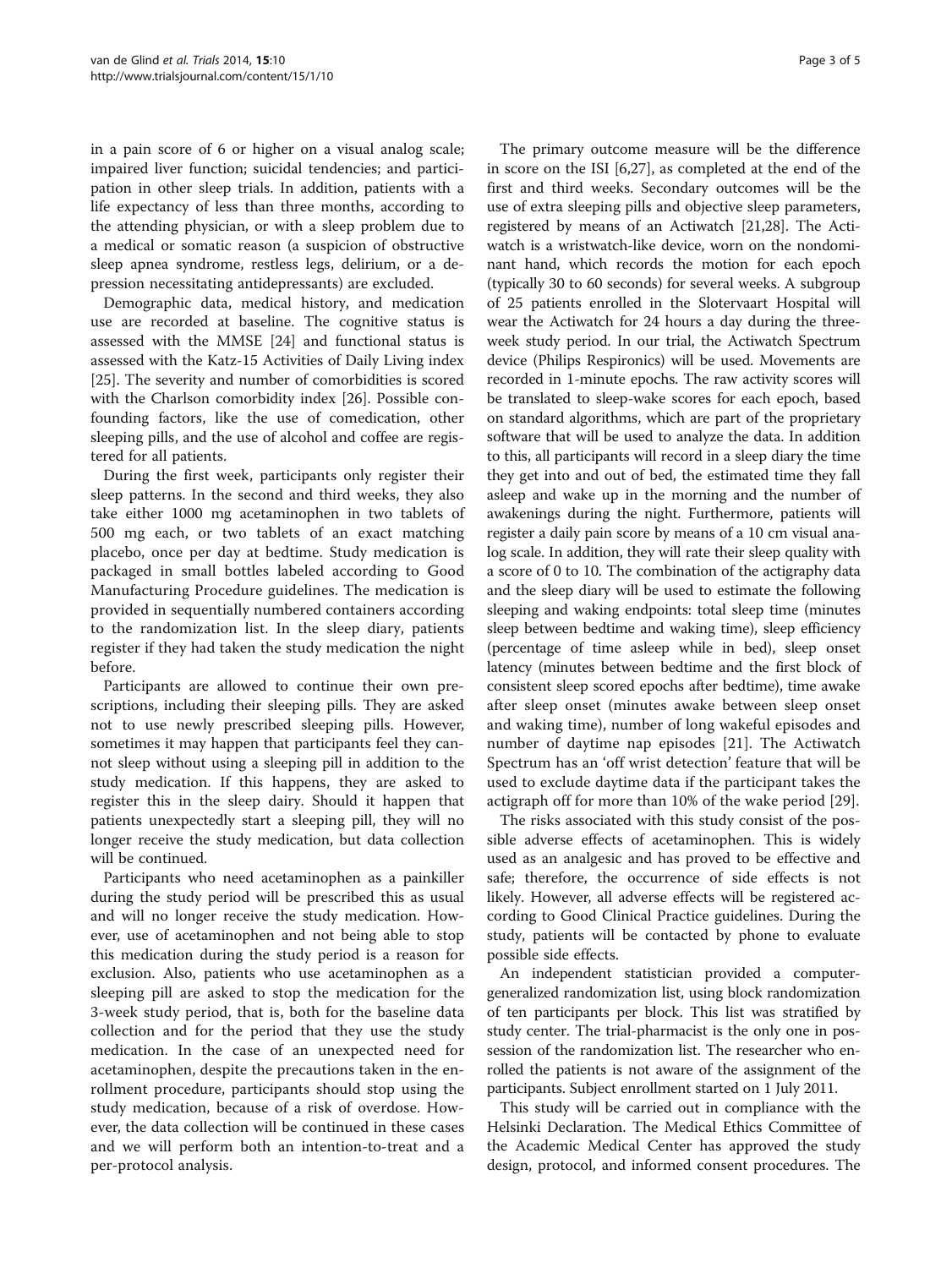<span id="page-3-0"></span>executive boards of the other participating centers, the Slotervaart Hospital and Gelre Hospitals, have provided local feasibility approval.

#### Power analysis

The primary endpoint will be a reduction in subjective sleep disorders, as reflected in a lower score on the ISI at the end of the third week compared with the score after the first week. From the literature, a prevalence of sleep disorders of 30% to 50% is reported. Group sample sizes of 75 per group achieve 80% power to detect a difference of three points on the ISI between the null hypothesis that both group mean differences are zero and the alternative hypothesis that the mean difference of the intervention group is three, with an assumed group standard deviations of 6.5. This calculation is based on data from a study in which a group of patients with insomnia were treated with either eszopiclone or placebo [[30\]](#page-4-0).

#### **Statistics**

Data will be primarily analyzed according to the intentionto-treat principle. The outcome measures will be tested by using  $t$  tests and Mann–Whitney tests for continuous variables and by using chi-squared tests for categorical outcomes. The data from the actigraphy and the sleep diary will be analyzed as continuous variables, either with an independent  $t$  test or with a Wilcoxon rank-sum test. We will perform a subgroup analysis for patients using sleeping pills at baseline and those who do not. If needed, we will adjust for the use of add-on sleeping pills. Analyses will be performed with the program Statistical Package for the Social Sciences (SPSS) version 18.

#### Discussion

Sleep disorders are a major problem in older people, and are associated with comorbidities and high costs. To achieve good external validity, we intend to include patients with all comorbidities and applied minimal exclusion criteria. Older patients are often excluded from clinical trials [\[31](#page-4-0),[32\]](#page-4-0). An additional benefit of this research, which focuses on older patients, may be an insight into the challenges and methods for performing research with older patients. The proposed study will contribute to our knowledge about the treatment of sleep disorders in an older population by providing an alternative for the traditional hypnotics. There is a need for treatments for sleep disorders without serious adverse effects. Acetaminophen could potentially fill this gap, as it may be a promising simple and cheap alternative for regimes that are currently used with older people.

#### Trial status

The ASLEEP trial is currently in progress; patient recruitment started on 1 July 2011 and was finished in July 2013.

#### Abbreviations

ASLEEP: Acetaminophen for SLEep Problems in Elderly Patients; EPESE: Established populations for epidemiologic studies of the elderly; ISI: Insomnia severity index; MMSE: Minimal mental state examination; PSQI: Pittsburgh sleep quality index.

#### Competing interests

The authors declare that they have no competing interests.

#### Authors' contributions

EMMvdG is responsible for the project organization and drafted the initial manuscript. BCvM and LH conceived and designed the study, supervised manuscript preparation, and obtained funding. SEdR is the principal investigator for this project. JHMT and HLH will be involved in the analysis of the actigraphy data. SEdR, LRT, IMJAK and HLH, Apologies, I think this was a typo contributed to data collection. All authors critically reviewed the draft and approved the final manuscript.

#### Acknowledgements

Edi Niezink and Susan van Ginkel contributed to the data collection. Stephanie Medlock performed a spelling and grammar check. This research was conducted in fulfillment of a PhD by Esther van de Glind. Further support was provided by a grant for the ICOVE (#311020302) project from the Netherlands Organisation for Health Research and Development. Actigraphs have been financed by Philips. The Netherlands Organisation for Scientific Research provided funding for the payment of the open access fee. The funders had no role in study design, data collection and analysis, decision to publish, or preparation of the manuscript.

#### Author details

<sup>1</sup>Department of Internal Medicine, Geriatrics Section, Academic Medical Center, P.O. Box 22660, Amsterdam 1100 DD, The Netherlands. <sup>2</sup>Dutch Cochrane Centre, Academic Medical Center, University of Amsterdam, Amsterdam, The Netherlands. <sup>3</sup>Department of Geriatric Medicine, Slotervaart Hospital, Amsterdam, The Netherlands. <sup>4</sup>Department of Psychiatry, Erasmus MC, Rotterdam, The Netherlands. <sup>5</sup>Department of Clinical Neurophysiology and Amsterdam Center for Sleep-Wake Disorders, Slotervaart Hospital, Amsterdam, the Netherlands. <sup>6</sup>Department of Geriatric Medicine, Gelre Hospitals, Apeldoorn, The Netherlands.

#### Received: 30 November 2012 Accepted: 13 December 2013 Published: 7 January 2014

#### References

- 1. Foley DJ, Monjan AA, Brown SL, Simonsick EM, Wallace RB, Blazer DG: Sleep complaints among elderly persons: an epidemiologic study of three communities. Sleep 1995, 18(6):425–432.
- 2. Reid KJ, Martinovich Z, Finkel S, Statsinger J, Golden R, Harter K, Zee PC: Sleep: a marker of physical and mental health in the elderly. Am J Geriatr Psychiatry 2006, 14(10):860–866.
- 3. Roth T, Ancoli-Israel S: Daytime consequences and correlates of insomnia in the United States: results of the 1991 National Sleep Foundation Survey. *II. Sleep* 1999, 22(Suppl 2):S354-S358.
- 4. Ancoli-Israel S: Sleep and its disorders in aging populations. Sleep Med 2009, 10(Suppl 1):S7–S11.
- 5. Montgomery P, Dennis J: Cognitive behavioural interventions for sleep problems in adults aged 60+. Cochrane Database Syst Rev 2003, 1:CD003161.
- 6. Morin CM, Benca R: Chronic insomnia. Lancet 2012, 379(9821):1129–1141.
- 7. Montgomery P, Dennis J: Bright light therapy for sleep problems in adults aged 60+. Cochrane Database Syst Rev 2002, 2:CD003403.
- 8. Montgomery P, Dennis J: Physical exercise for sleep problems in adults aged 60+. Cochrane Database Syst Rev 2002, 4:CD003404.
- 9. Kupfer DJ, Reynolds CF III: Management of insomnia. N Engl J Med 1997, 336(5):341–346.